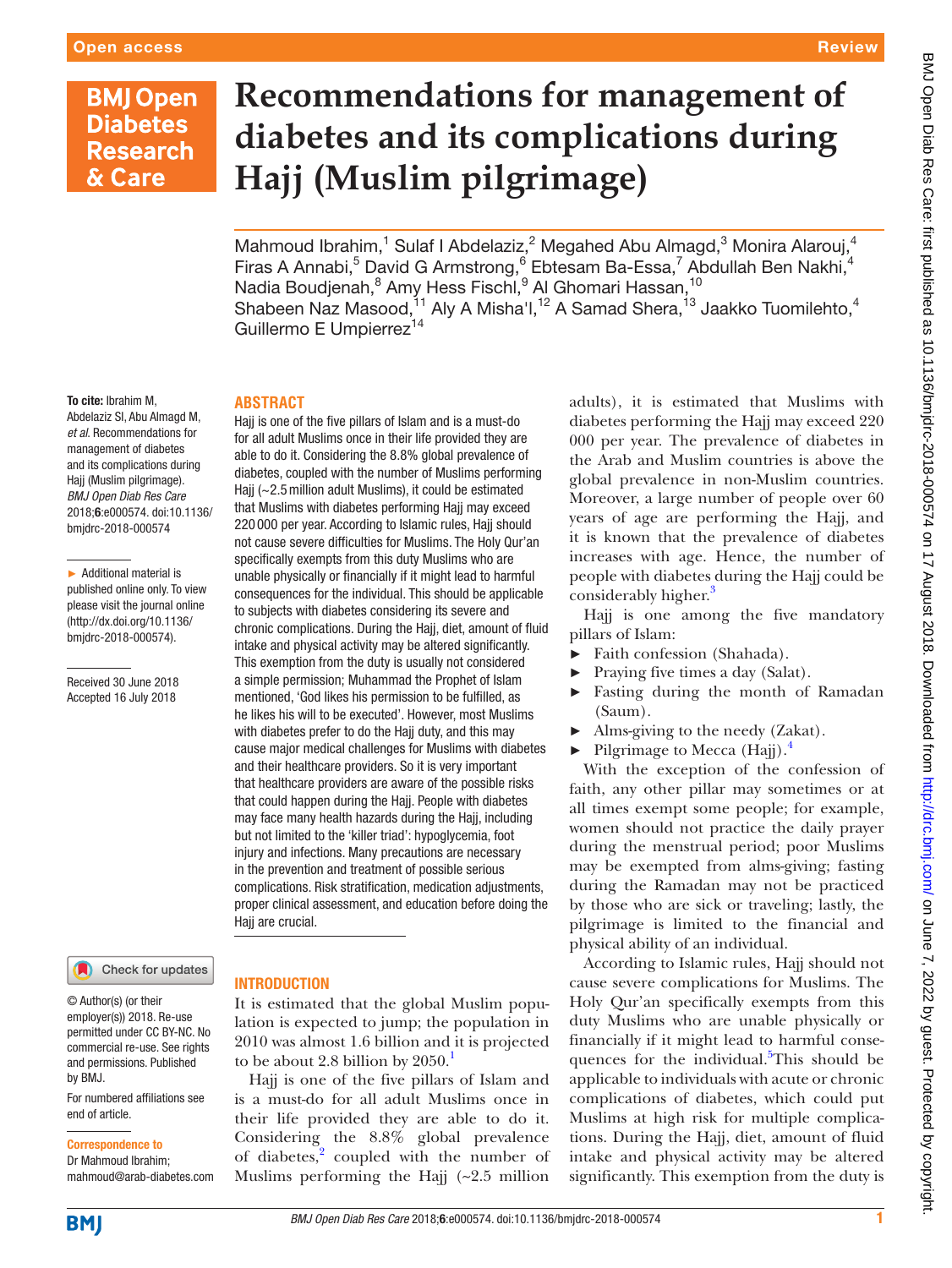BMJ Open Diab Res Care: first published as 10.1136/bmjdrc-2018-000574 on 17 August 2018. Downloaded from Dimpill Ampill Amgram, BMJ Open Diab Res Carected by copyright.

usually not considered a simple permission; Muhammad the Prophet of Islam mentioned, 'God likes his permission to be fulfilled, as he likes his will to be executed'. $\frac{6}{5}$  $\frac{6}{5}$  $\frac{6}{5}$ However, most Muslims with diabetes, similar to non-diabetic Muslims, prefer to do the Hajj duty, causing major medical challenges for patients with diabetes and their healthcare providers. So it is very important that healthcare providers are aware of the possible risks that could happen during the Hajj. The rules on medical decisions before and during the Hajj among people with diabetes are largely unknown. This was mainly due to lack of evidence from prospective and/or retrospective studies on the effects of Hajj. A group of diabetologists from a large number of Muslim and non-Muslim countries took the initiative to exchange knowledge and perspectives in order to suggest clear recommendations aiming to optimize the outcome during and after the Hajj duty.

In this statement, the authors avoided the use of the terms 'indicated' or 'not indicated' for Hajj because it is a religious duty that Muslims decide to do after ample discussions with religious opinion leaders, family and healthcare providers. The authors emphasize that Hajj for people with diabetes, especially those with poor glycemic control, may result in multiple risks. In this document, the authors clearly addressed most of these potential risks, as well as provided advice for the optimal management of diabetes before and during the Hajj.

#### **HAJJ DUTY**

The Hajj duty (pilgrimage to Mecca to visit the sacred house of Allah (Kaaba)) includes the intention to do it and travel to the holy places in Mecca and Medina.

This duty includes significant physical activity, including circumambulation (Tawaf) and walking (Saay), and both are integral parts of the Hajj; the total walking distance can exceed 64 kilometres depending on the ability of the individual. Staying on Mount Arafat at daytime is mandatory, which usually has a very high temperature. The full description of the Hajj duty can be found in the Book of Hajj by Sahih Al-Bukhari ([https://sunnah.com/](https://sunnah.com/bukhari/25) bukhari $/25$ ).

#### Magnitude of the problem

Pilgrims may be subjected to specific illnesses due to many factors, which could be unique to the Hajj duty. These include but not limited to carrying infections already existing in their countries, overcrowding, inadequate nutrition, poor access to drinking water, hot weather and physical exertion. People with diabetes are at a greater risk of illness due to the nature of the disease and also the altered daily routine, which may affect diabetes control.

The health risks for pilgrims with diabetes include the following:

- ► Hypoglycemia.
- Dehydration.
- ► Foot injuries and infection.
- ► Hyperglycemia, diabetic ketoacidosis, and hyperosmolar state.
- Heat exhaustion and heat stroke.
- ► Infections, such as chest infections and diarrhea.
- $\blacktriangleright$  Heart problems due to increased physical exertion.<sup>8</sup>

In an observational prospective study, it was found that 26% of those who were admitted to Makkah Hospital were patients with newly diagnosed diabetes and were not even aware of their diabetes, while 74% had pre-existing diabetes. On admission it was found that almost 77% of the participants had poor diabetes control, and about 55% received diabetes education sessions before going to the Hajj; it was found that approximately 37% did self-monitoring of blood glucose (SMBG) occasionally and only 22% knew that SMBG is needed more frequently during the Hajj. In the same study, it was found that 60% of those admitted on the big gathering during the Arafat Day (see duty description) did stop taking their diabetes medications. Many subjects were treating themselves using herbal remedies, aiming to control their blood glucose without using glucose-lowering medications. Also, many subjects were having misconceptions that while they are in Makkah, they do not have to take any medicines or regulate their blood glucose.<sup>[9](#page-7-8)</sup> In another study, it was found that out of a total of 689 patients admitted to the emergency room,  $31.9\%$  had diabetes.<sup>10</sup> A large proportion of Muslims doing the Hajj are elderly and usually suffering from different chronic conditions, and a significant percentage of them also have diabetes complications including eye, kidney, coronary heart disease, and diabetic foot problems.<sup>11</sup>

The Hajj activities demand significant physical and mental exertion. Due to changes in the normal life of patients with diabetes during the Hajj (eg, geography, weather, diet and physical activities), they are subject to a real challenge to their physical abilities. Diabetes was reported to be a leading cause of morbidity and mortality during the Hajj. $12 \times 13$  In addition to severe heat, excessive exertion, long walking distances and direct health hazards, there are a number of logistics that pose a challenge to patients with diabetes, which include traveling and waiting for long hours in the sun for transport or buses, with the medications exposed to heat and with difficulties in finding cool places or fridges for insulin storage. Also, it is difficult to predict access to and the temperatures of different types of refrigerators available on buses and camping areas. Considering the huge diversity of people performing the Hajj, language barrier may complicate the management of acute complications and make access to specific medical services more difficult; learning a few vocabularies in Arabic or English or using mobile phone applications that offer instant translation may provide help in overcoming the language barrier during emergency situations.

#### Misconceptions and religious concessions

Understanding some beliefs and religious concessions related to the Hajj may significantly help in improving patient outcome during the Hajj. For example, people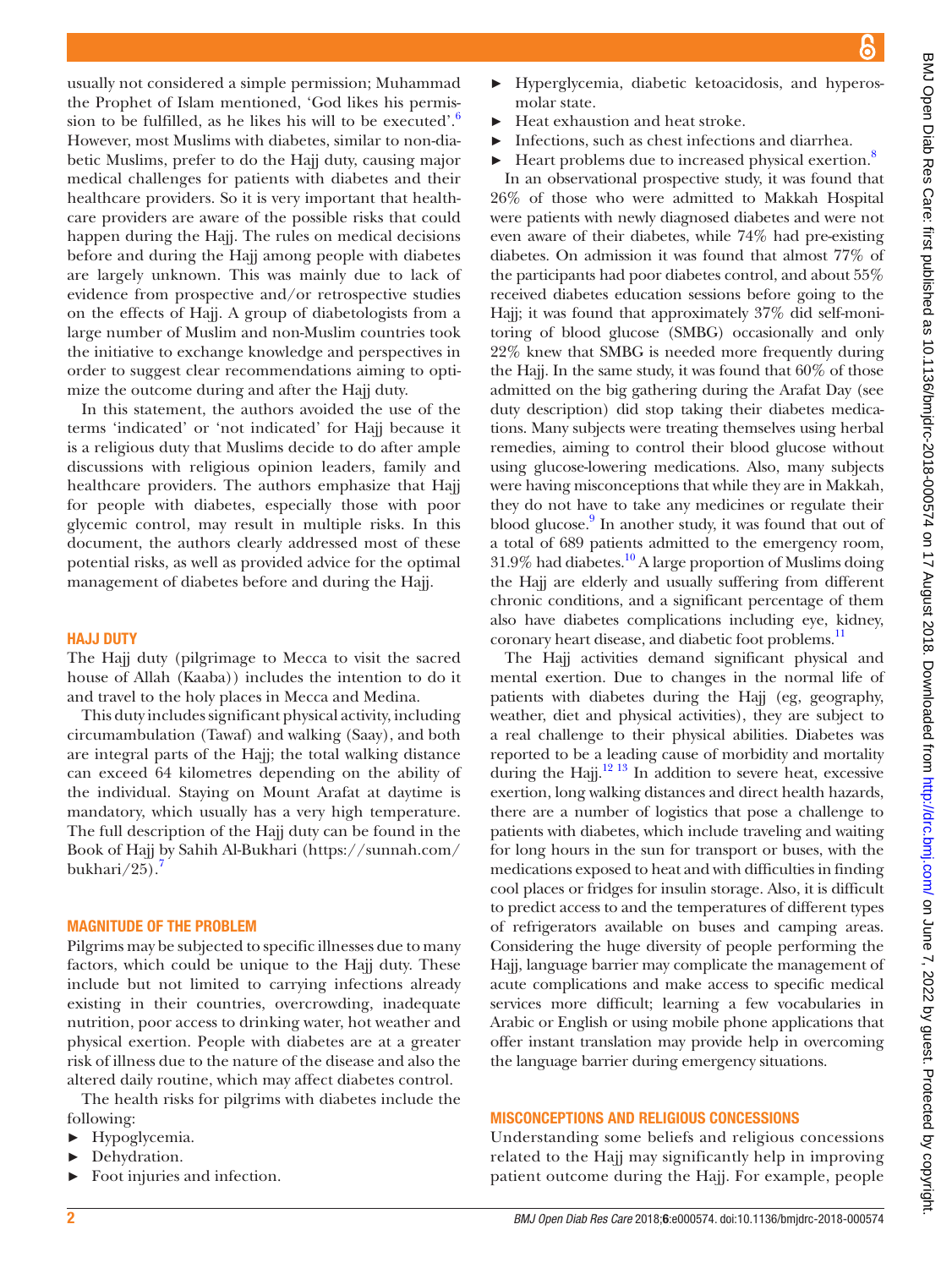with diabetes believe that they can manage their diabetes as usual during the Hajj and do not seek medical advice before leaving for the Hajj. Also, SMBG may not be done assuming it could spoil the Hajj; others may also use herbal medications for control of blood glucose during the Hajj (see [online supplemen](https://dx.doi.org/10.1136/bmjdrc-2018-000574)[tary appendix I\)](https://dx.doi.org/10.1136/bmjdrc-2018-000574).

## RISK STRATIFICATION<sup>I</sup> (SEE THE ALGORITHM IN ONLINE supplementary appendix II)

#### Low risk

- ► Well-controlled diabetes treated with lifestyle intervention, and metformin, acarbose, thiazolidinediones or incretin-based therapies.
- $\blacktriangleright$  A1C around 7%.

May choose to do the Hajj.

#### Moderate risk

- ► People with diabetes treated with short-acting insulin secretagogues, basal insulin, and newer generations of sulfonylureas (dose adjustment advised).
- $\blacktriangleright$  A1C below 8.5%.
- People treated with sodium-glucose transporter-2 (SGLT-2) inhibitors; however, the risk of volume depletion during high-temperature weather should be considered.

May choose to do the Hajj with caution.

#### High risk

- ► Uncontrolled adult type 1 diabetes.
- ► Type 2 diabetes on basal-bolus insulin regimen or insulin pump therapy.
- Severe hypoglycemic episodes during the last 3 months prior to the Hajj.
- ► Uncontrolled hypertension and coronary heart disease.
- ► Sustained poor glycemic control.
- ► Pregnancy.
- ► Patients with a history of Diabetic Ketacidosis (DKA) or hyperosmolar hyperglycemic state.

Hajj is not recommended or is postponed.

#### Very high risk

- ► History of recurrent hypoglycemic episodes.
- ► Hypoglycemia unawareness.
- ► Patients with kidney disease stages 3–4 and 5 chronic kidney disease.
- ► Advanced macrovascular and microvascular complications.
- History of acute myocardial infarction in the last 6 months prior to the Hajj.
- ► Patients with unstable angina.
- ► Old age with ill-health status.

i This risk stratification was based mainly on the expert's opinions and there is a need for evidence-based clinical trials.

- Physically unfit who needs assistance on walking.
- ► Heart failure.
- Active or major foot problem.

Hajj is strongly not recommended.

#### Foot problems

In 2003 and 2004, diabetic foot lesions were the common causes of admission (16.3%) to two of the general hospitals in the Hajj places, Mina and Arafat.<sup>14</sup> Few studies have reported on diabetic foot lesions in people with diabetes doing the Hajj. However, Alfelali *et al*<sup>15</sup> did an observational study trying to describe the spectrum of foot lesions among people with diabetes and those without diabetes. The authors looked at Muslims who performed the Hajj in 2013 in the foot clinics in Mina during the peak days. Out of the 197 participants from 21 countries, it was found that 60 (31%) were people with diabetes. The most commonly observed injuries were blisters (34%) and erythema (25%) in both subjects with diabetes and non-diabetic subjects. Also, many of the participants with diabetes had callosities.<sup>15</sup> Another study included 129 Muslims from France doing the Hajj, with a mean age of 62. Of the participants, a total of 63.6% were older than 60 years of age. The prevalence of diabetes was 26.4%, and the total walking distance during the Hajj was about 58 km. Of the participants, a total of 31.8% had blisters; it was significantly higher in women and in those who were overweight and/or obese. Also, a total of 10.9% of the participants had sore legs and feet; two of them had tendonitis and edema of the legs while performing the Hajj. $^{16}$ 

#### 16 steps to keep the foot healthy before, during and after the Hajj<sup>15 17–19</sup>

- 1. Daily inspection of the feet for lesions such as blisters and bleeding between toes. Using a mirror will help to inspect the bottom of the foot and the heel.
- 2. If unable to do it, you may seek the help of a relative or a friend.
- 3. Foot examination by a specialist in diabetic foot care is a must before the Hajj.
- 4. Socks or stocking should fit well in the shoe; padded hosiery could help in reducing the pressure and offer more protection.
- 5. Both the soles and the shoes or sandals should be inspected for any foreign objects before use every time.
- 6. Use shoes and/or sandals with proper measurements; they should be comfortable and easy to use.
- 7. Always choose leather shoes with good space for the toes. Athletic and/or running shoes are good choices for walking.
- 8. Try to change footwear whenever possible.
- 9. NEVER walk barefoot.
- 10. Avoid soaking your feet in hot water; check the temperature in advance.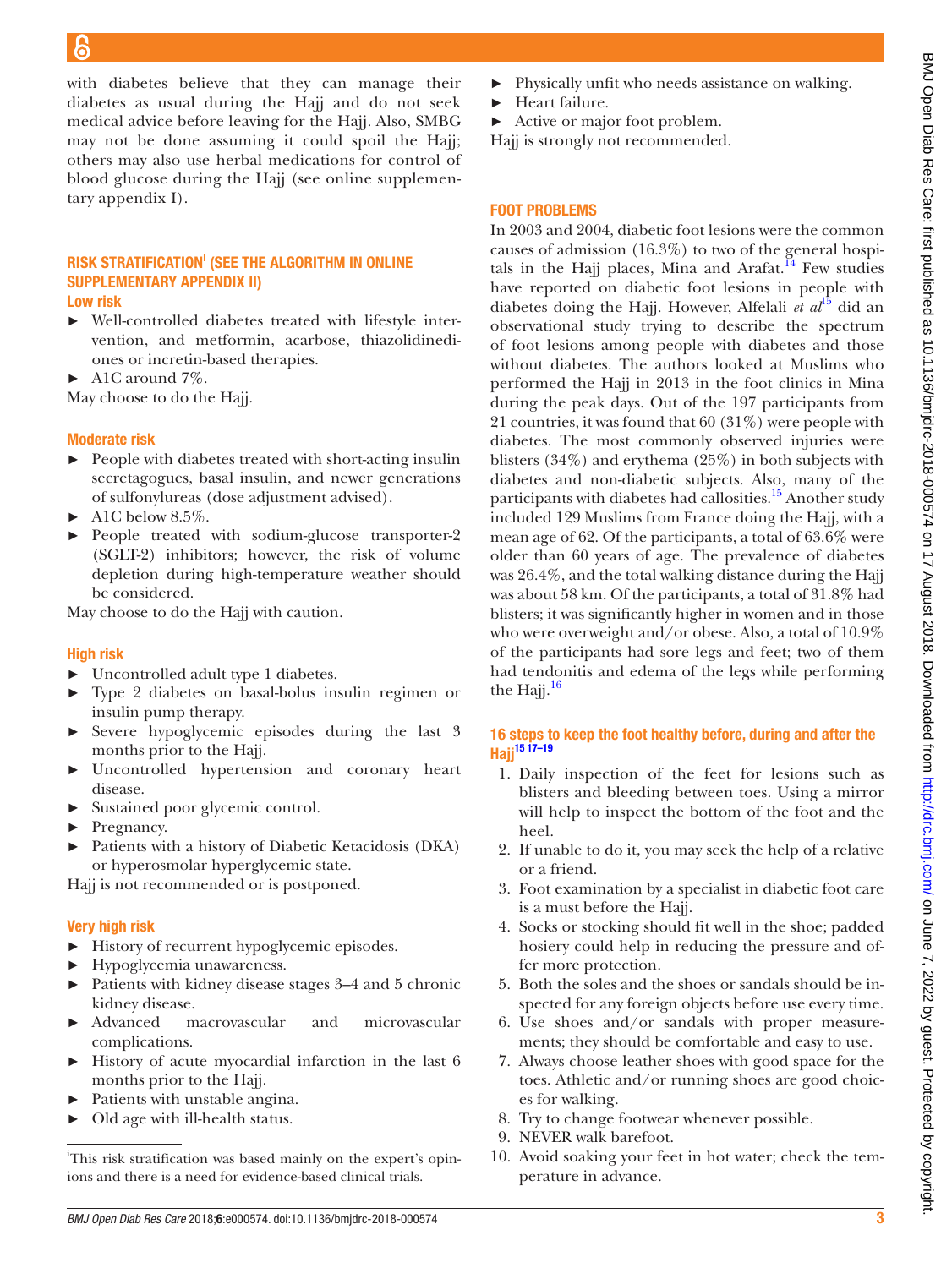- 11. A daily wash of the feet is required, and keep your feet dry especially between the toes. You can use moisturizing creams but not between the toes.
- 12. When taking a bath, check the temperature in advance. You can use a thermometer or even your elbow. The hot water should not drip onto the toes.
- 13. Seek immediate help if you notice any new lesion or swelling of the feet. Redness and pain are also alarming. If so stay off your feet until proper advice is sought.
- 14. Education before going to the Hajj on how the feet may be affected.
- 15. Ensure optimal glycemic control and do not smoke (smoking is forbidden in Mecca during the Hajj).
- 16. Brand-new shoes are not preferred, as new shoes may rub unduly on the feet. Concessions (Rukhus) to patients with diabetes included an arrangement that protects the feet from any injury or prevent unfelt slipping of some footwear.

#### Hyperglycemic emergencies

Hyperglycemic emergencies were addressed in the Saudi health check directives in 2007. In a study that looked at all cases of diabetic ketoacidosis admitted to one hospital, there were 18 episodes; only one case happened during the Hajj. Uncontrolled blood glucose was the main precipitating factor in almost 94% of cases, and the mortality rate was  $5.6\%$ .<sup>20</sup>

Concomitant illnesses and inadequate use of insulin and oral antidiabetic agents precipitated diabetes complications such as ketoacidosis or hyperglycemic hyperosmolar state.<sup>20</sup> In cases with hyperglycemia, persons with diabetes should drink enough water and are required to continue taking insulin as prescribed. Also they need to ask for immediate medical help if they experience symptoms or signs of ketoacidosis.<sup>20</sup> In another study that looked at cases with diabetic ketoacidosis admitted to one of the Madinah hospitals, it was found that respiratory infections could significantly precipitate hypergly-cemic emergencies.<sup>[21](#page-7-16)</sup>

As for those with type 2 diabetes treated with oral medications, they may need insulin injections at least on a temporary basis during acute illness (see the algorithm in [online supplementary appendix II\)](https://dx.doi.org/10.1136/bmjdrc-2018-000574).

#### Hypoglycemia during the Hajj

Hypoglycemia is one of the major concerns during the Hajj. Hypoglycemia usually results from excessive physical activities and prolonged walking; it could also result from significant changes in the quality and time of eating. Khan *et al*<sup>[22](#page-7-17)</sup> reported that hypoglycemic episodes were common during the Hajj. They highlighted the importance of the differences in the concentration of insulin preparations between Saudi Arabia (100 U/mL) and some other countries (eg, 40 U/mL) that may cause episodes of hypoglycemia. The authors also believe that the use of higher doses of soluble insulin twice daily without intermediate insulin may cause hypoglycemia derived from physical activity and/or skipped meals. Insulin doses during normal life should be reduced during the Hajj due to the significant increase in physical activity.[22](#page-7-17)

A study looked at 169 Omanis with diabetes during the Hajj. The data were analyzed in a diabetes clinic in 1996. It was found that almost 86% of the participants were on oral diabetes medications. Those with type 1 diabetes and 96% of those with type 2 diabetes got diabetes medications when they traveled to the Hajj. During the Hajj, 2.4% of them reported a random plasma glucose of <4.0mmol/L, 14% reported a random plasma glucose of 4.0–6.0mmol/L, while only 9.5% were trained to test their blood sugar.<sup>[23 24](#page-7-18)</sup>

Another study by Alakkas $^{25}$  aimed to examine the readiness to do the Hajj and if there is any link to the type of care, education received and history of doing the Hajj before the study. They reported the type of diabetes care received, education and informing the caregivers about the trip. It was a cross-sectional study done on October 4–6, 2014. The study included 262 participants from different countries. They found that participants with diabetes were older, overweight and mostly with long duration of diabetes. Except for having the medications, most of the studies on the Hajj readiness were far below 50%, and this may show poor preparation for the Hajj and the need for proper pre-Hajj education. The previous performance of the Hajj did not impact the study's primary outcome.<sup>25</sup>

#### Some recommendations for the prevention of hypoglycemic episodes during the Hajj

- ► Monitoring of blood glucose levels. For those using insulin or sulfonylureas, they need more frequent measurements.
- Seek medical advice in adjusting medication doses especially if you are on insulin or sulfonylureas (see [online supplementary appendix II\)](https://dx.doi.org/10.1136/bmjdrc-2018-000574).
- ► Do not skip meals.
- ► Adjust your physical activity, get rest in between and increase fluid intake during the Hajj walking.
- Reduce medication doses and get snacks if you have hypoglycemia (see the algorithm in [online supple](https://dx.doi.org/10.1136/bmjdrc-2018-000574)[mentary appendix II\)](https://dx.doi.org/10.1136/bmjdrc-2018-000574). Consider stopping the Hajj walking if there is severe or recurrent hypoglycemia.
- ► Always keep records of the blood glucose measurements to identify patterns that contribute to hypoglycemia.

#### Renal and cardiovascular disease

Due to this mass gathering, there is an expected high risk of communicable diseases and cross-infections; it was initially indicated that contracting different types of infections, especially respiratory and kidney infections, was very common, along with other renal disorders. $26\frac{27}{27}$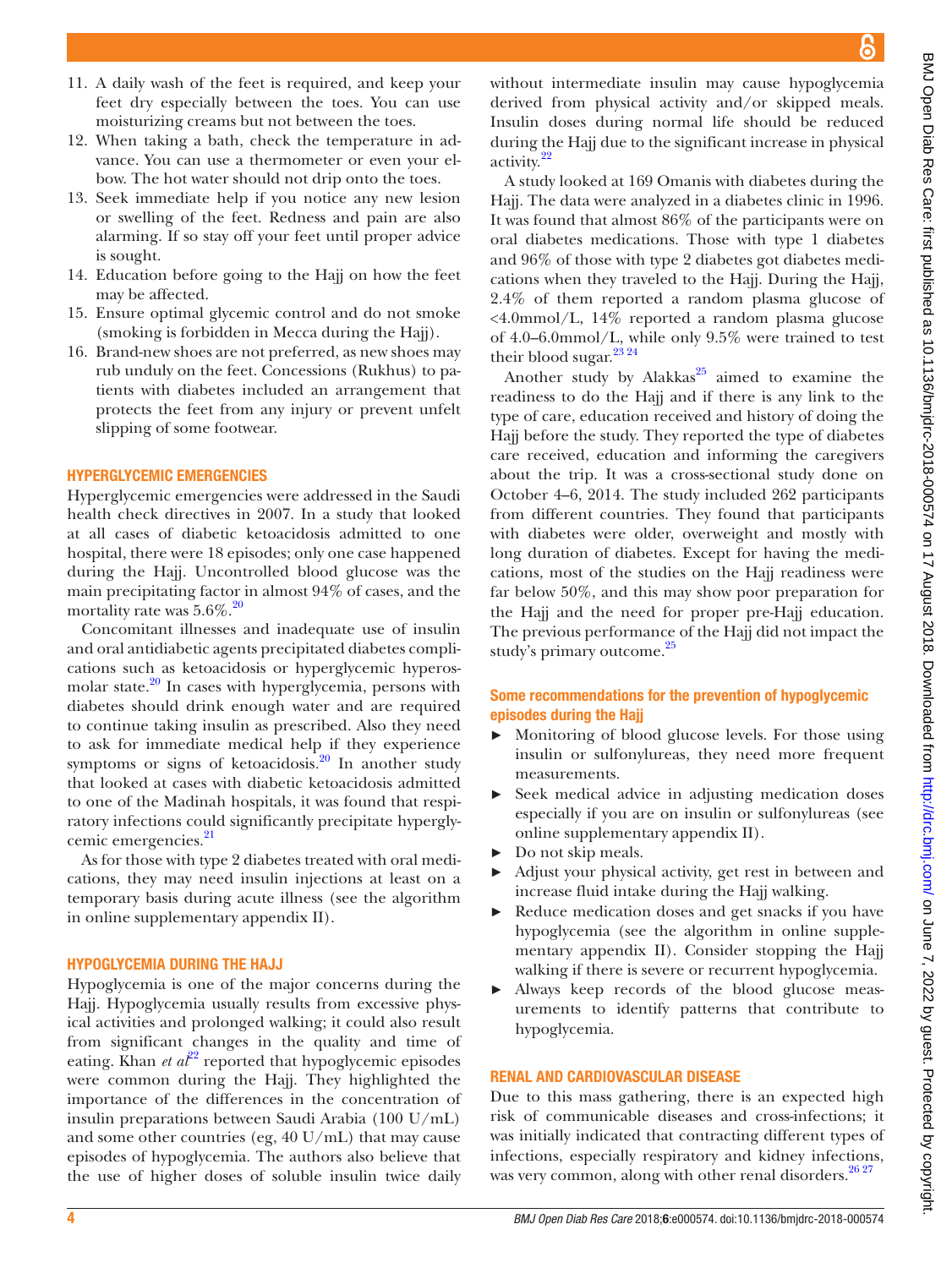The strenuous exercise is a challenge to Muslims during the Hajj. However in a survey by Gautret *et al*, [28](#page-7-21) they did not find a remarkable number of people with diabetes with cardiovascular problems. It was also observed that women were more prone to have cardiac problems.<sup>[28](#page-7-21)</sup> In another survey done in a tertiary hospital, 31.9% of the studied population had diabetes mellitus and 31.8% suffered from cardiovascular diseases  $(CVDs)$ .

There seems to be a difference in the prevalence of diabetes and cardiac diseases, probably due to the different cultures and populations that come to the Hajj. In a study by Meysamie *et al*, [30](#page-7-23) the prevalence of CVD, among the Iranian pilgrims studied, was lower in 2005 than in the previous year.

In 2004, Madani *et al*<sup>[31](#page-7-24)</sup> found that 63.6% of pilgrims admitted to the intensive care unit had CVD and 23% had myocardial infarction. In a survey by Tariq *et al*,<sup>[32](#page-7-25)</sup> 2.4% of admissions were for renal causes, mainly renal colic and renal failure.

Many patients with diabetes may have coronary artery disease. Electrocardiogram (EKG) may be of help before traveling to do the Hajj, with clear instructions to attend health facilities as soon as possible if chest pain, shortness of breath or palpitation arises.

#### Eye diseases

People with diabetes are more prone to the diseases of the eye; some practices during the Hajj may put them at greater risk. They may have transient changes in their visual acuity due to large blood glucose fluctuations. Also, poor vision may increase the risk of falls or accidents.

#### **Infections**

People with diabetes are more susceptible to infections, and this also involves infections of several eye structures.

#### Lid and lashes

Recurrent styes and blepharoconjunctivitis are common in people with diabetes; several studies also reported that *Demodex folliculorum* is more frequent in patients with diabetes than in healthy volunteers.<sup>[33 34](#page-7-26)</sup>

#### **Conjunctiva**

Conjunctivitis is recorded more frequently in people with diabetes.<sup>35</sup>

#### **Cornea**

Abnormalities of the corneal epithelium can be seen more in people with diabetes, leading to corneal erosion, persistent epithelial defect or corneal ulcers.<sup>[36](#page-7-28)</sup>

#### Dry eye

Dry eye is a common problem in older people, and diabetes is also suggested a risk factor. The symptoms and signs of dry eye syndrome are similar to other ocular surface diseases such as ocular discomfort, irritation, dry or foreign body sensation in the eye, redness, mucous discharge, blurry vision, itching, contact lens intolerance,

increased frequency of blinking, and so on. Patients with dry eye are more prone to infections, and in severe cases it may lead to corneal infiltration or ulceration, leading to visual impairment.<sup>37</sup> 38

#### Diabetic retinopathy

Proliferative retinopathy is characterized by glial proliferation and new vessels, which are more fragile than normal vessels and are prone to leakage and hemorrhages. In the presence of severe non-proliferative or proliferative retinopathy, vigorous aerobic or resistance exercise has the potential risk of triggering vitreous hemorrhage or retinal detachment. $39\frac{40}{10}$ 

#### Recommendations

Patients who did not have an eye check for more than 1 year should have one when planning to go to the Hajj. Those with severe non-proliferative and proliferative retinopathy should consult their ophthalmologist before deciding to go to the Hajj. Extreme care should be taken of sanitation and to immediately consult their doctors in case of any irritation, redness and foreign body sensation. Patients with dry eye syndrome should continue their medications and consult before the Hajj and consider intensifying the treatment. Extra care should be taken in people with poor visual acuity. Patients who wear contact lenses must take extra hygiene care.

#### Nutrition and hydration Hydration during the Hajj

Fluid requirements are dependent on several factors: amount and frequency of perspiration, type of activity, intensity and duration of the activity, and individual needs. Prolonged aerobic activity can contribute to various levels of dehydration, and exposure to higher temperatures will exacerbate it. Hydration status varies during the day, but any amount of physical activity will increase loss of fluid and subsequent needs. The general recommendation for daily fluid intake is approximately 3.7 L for men and 2.7 L for women. $^{41}$  Proactively hydrating with non-caffeinated beverages at least several hours before participation in the Hajj will aid in fluid absorption and normal urine output.<sup>[42](#page-8-0)</sup>

#### Key recommendations for maintaining hydration during the Hajj

- The goal for adequate hydration throughout the 6-day journey should be at least 0.4−0.8 L per hour.
- ► Glucose-containing fluids can be used to treat and reduce the risk of hypoglycemia.

#### Food safety during the Hajj

Food that has been improperly prepared and stored is at high risk of containing bacteria, viruses, parasites and chemical substances. This alone causes more than 200 different illnesses, ranging from diarrhea to certain cancers. It is estimated that 600 million—almost 1 in 10 people in the world—become ill from contaminated food.<sup>[43](#page-8-1)</sup>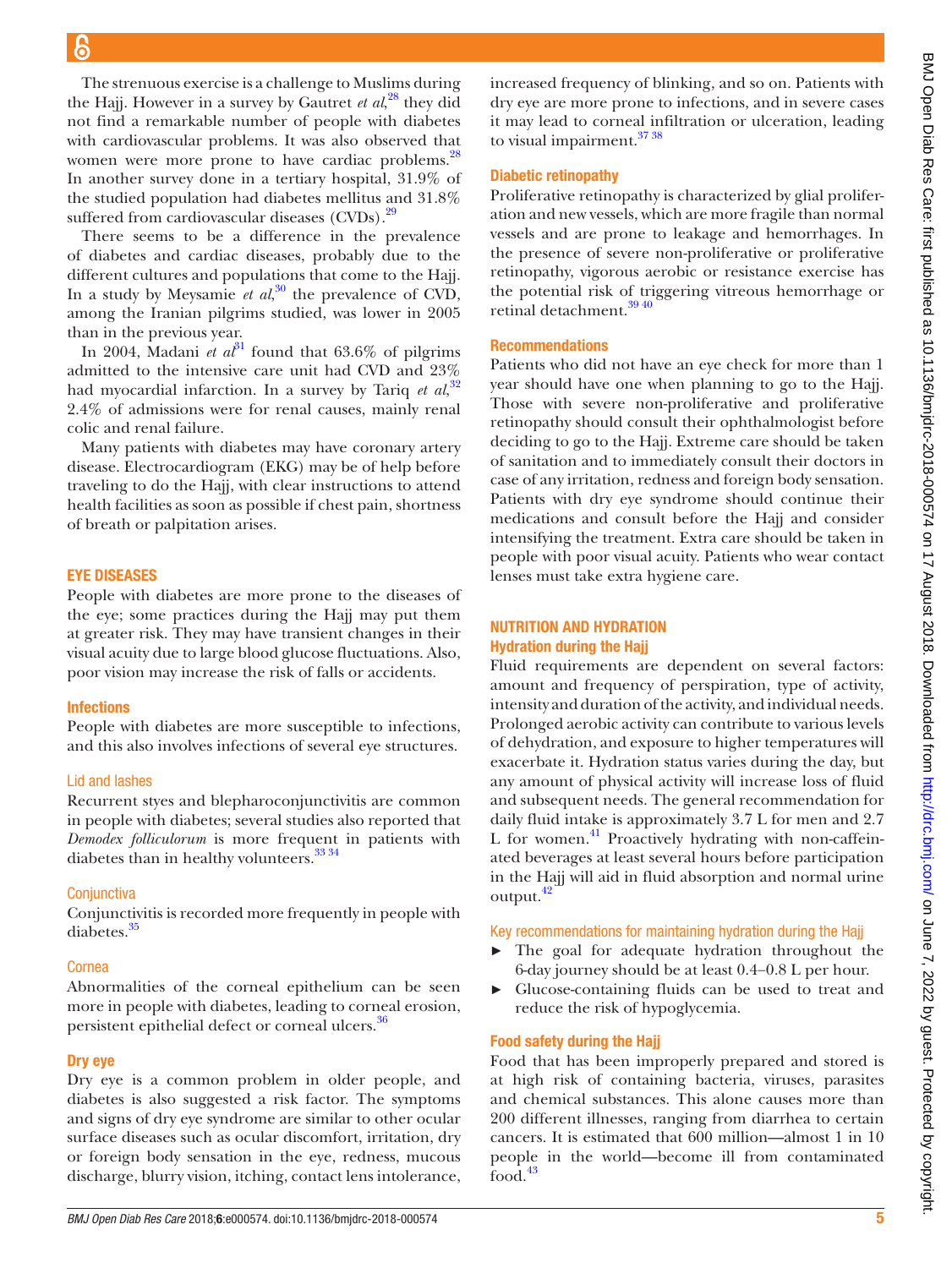Key bacteria that lead to foodborne illnesses include *Salmonella*, *Campylobacter* and enterohemorrhagic *Escherichia coli*. Raw milk, raw or undercooked poultry and drinking water contaminated by animals tend to cause *Campylobacter* infection. Unpasteurized milk, undercooked meat and unwashed fresh fruits and vegetables can be associated with enterohemorrhagic *E. coli*. *Vibrio cholerae* is found in contaminated water and food cooked in contaminated water. Symptoms of these foodborne illnesses can include abdominal pain, diarrhea, fever, headache and vomiting, which may lead to severe dehydration and possibly death.[44](#page-8-2) During the Hajj, it is important to choose foods that are not at the highest risk for foodborne illnesses. In temperatures above 30°C, food should never sit out for more than 1 hour, and if it does it must be discarded. A good rule of thumb is to eat foods that are at the highest risk for foodborne illnesses within the first day, but to reduce the risk of illnesses, relying on shelf-stable items during the journey will reduce the incidence. While canned goods are a safe option, their mere weight will be a hindrance.<sup>[45](#page-8-3)</sup>

### Key recommendations for food safety during the Hajj

- ► Verify the expiration date of all shelf-stable items before you buy them.
- ► Always wash hands with soap and clean water before and after preparing the food.
- ► Always wash hands with soap and clean water before and after eating.
- ► Wash fruits and vegetables well before eating.
- ► Cooked food must be consumed immediately after preparing; if it will be used for another meal, it must be stored cold.
- ► Do not eat food that has been left at room temperature for more than 1 hour.
- ► Avoid storing cooked food in vehicles unless placed in a storage that will keep it cold.

#### Medication adjustment

The ideal drugs for the Hajj are those associated with low risk of hypoglycemic episodes, especially during the walking period (like Tawaf); unfortunately, there have been few publications studying the safety and efficacy of the commonly used and newer antidiabetic drugs.

The rates of hypoglycemia with metformin have been shown to be low. $4647$  The low rate of hypoglycemia makes metformin an attractive therapy during the Hajj.

Sulfonylureas are widely used for antidiabetic drugs. Most of the studies showed that sulfonylureas carry a high risk of hypoglycemia. The risk of hypoglycemia is usually more in the elderly with diabetes and those with renal impairment and medical illnesses.<sup>48</sup> Sulfonylureas should be avoided or used with caution. Also the dose may be adjusted before doing the Hajj physical activity, and newer generations are preferred.

Alpha-glucosidase inhibitors have been used successfully in many countries, with the most common side effect being gastrointestinal symptoms, which may be inconvenient during the performance of the duties. To date, no prospective studies have addressed the safety and efficacy of these agents during the Hajj specifically.<sup>[49](#page-8-6)</sup>

Thiazolidinediones, such as pioglitazone, have lower glucose, but with low risk of hypoglycemia. Thiazolidinediones have been thought of as a potentially useful agent during the Hajj because of fewer hypoglycemic episodes; however, studies are needed to determine its safety.<sup>[50](#page-8-7)</sup>

Dipeptidyl peptidase-4 (DPP4) inhibitors seem to be a good choice during the Hajj because of the low rates of hypoglycemia and there is no need for adjusting the  $doses.<sup>51</sup>$ 

Glucagon-like peptide-1 (GLP-1) receptor agonists are likewise very attractive either used alone or in combination with metformin and/or insulin, and are associated with very low rates of hypoglycemia with metformin, lowest glucose variability and hypoglycemia when combined with basal insulin.<sup>52 53</sup>

SGLT-2 inhibitors are novel and approved drugs for the treatment of type 2 diabetes. SGLT-2 drugs tend to have low rates of hypoglycemia, although with an increased risk of mild volume contraction and dehydration. The decreased rates of hypoglycemia make SGLT-2 inhibitors a good choice during the Hajj; however, volume contraction and dehydration may be of concern during the Hajj, especially in warm or hot climates. Randomized controlled studies are needed to determine the risks and benefits of using SGLT-2 inhibitors during the Hajj. $^{54}$ 

Insulin treatment is usually linked to increased risk of hypoglycemia, especially during the Hajj and its prolonged walking. Insulin doses usually need to be reduced during the Hajj in patients with type 1 and type 2 diabetes. The combination of basal (glargine, detemir or degludec) and rapid-acting insulin analogs (lispro, aspart and glulisine) proved to be superior to human insulin formulations (isophane insulin (NPH) and regular) during the Hajj as this regimen may reduce the risk of hypoglycemia. The main advantage of a basal-bolus regimen is that it is a close match to the body release of insulin. The second advantage of a basal-bolus regimen is the flexibility as to when meals are taken.<sup>[55](#page-8-11)</sup>

Insulin pump therapy has been shown effective in optimizing glycemic control and in reducing the risk of hypoglycemia in patients with type 1 diabetes, so it could be a good choice during the Hajj. In addition, insulin pump allows more flexibility around meal times, as well as lowers the basal dose, minimizing the risk of developing hypoglycemia as a result of exercise (Hajj walking).<sup>5</sup>

#### General recommendations Before travel

- ► See your physician 1–2 months before the Hajj for good control of diabetes mellitus and associated morbidities.
- ► Make sure you attend a medical education session on the logistics involved.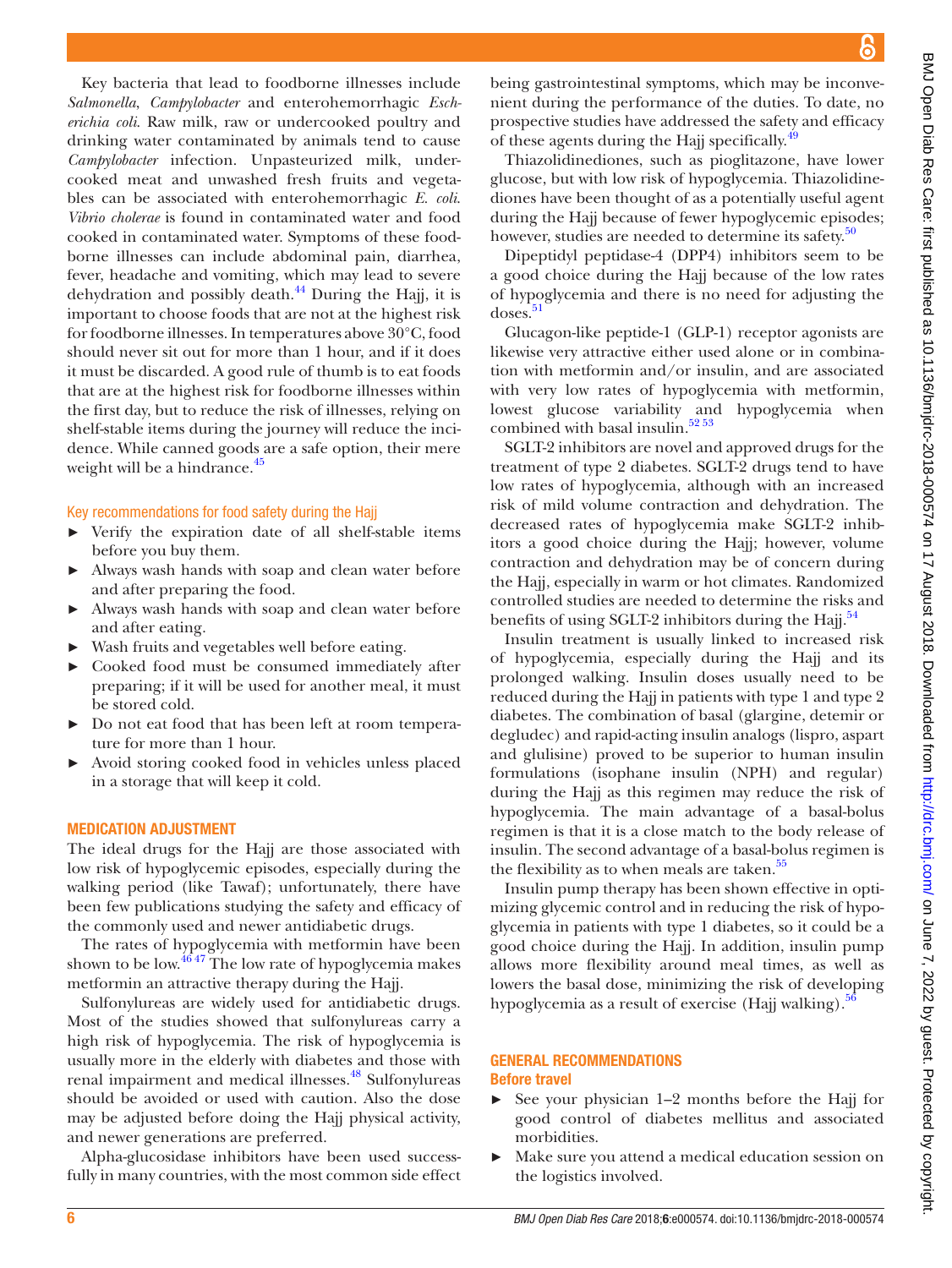- $\blacktriangleright$  Inform the camp manager and/or physician about your disease and medications.
- Prepare a checklist of mandatory requirements (see Diabetes Hajj Checklist Box in [online supplementary](https://dx.doi.org/10.1136/bmjdrc-2018-000574) [appendix III](https://dx.doi.org/10.1136/bmjdrc-2018-000574)).
- ► Complete your recommended vaccinations, including influenza and pneumococcal vaccines.
- ► Prepare enough medications, cool pack to store insulin, glucose meters, and ketone dipsticks.
- ► It is preferable to pack diabetes medications in carry-on bags, not in the checked luggage. This simply will protect the medicines from being misplaced, and also because luggage may be stored in cargoes and subject to extreme temperature changes, which may affect the potency of insulin and other medications.
- ► Choose shoes, sandals, and flip-flops with appropriate shapes and sizes (wide-front shoe to avoid extra pressure on the feet and the toes during long walking).

#### During travel and the Hajj

- ► Always carry some carbohydrates to be used in the event of hypoglycemia (juice, candy and so on).
- ► Try to adhere to a healthy balanced diet containing adequate, but not excess, carbohydrates, with appropriate protein and fiber but minimal (monounsaturated) fat. Use vegetables as desired and two units of fresh fruits per day but avoid fruit juice and syrups.
- ► Drink at least 3 L of water daily and carry enough water supply with yourself.
- ► If using insulin before Ihram, check your blood glucose using glucometer and urine ketone using dipstick (for type 1). If needed, use a small dose of insulin to cover for hyperglycemia and/or some bread for hypoglycemia.
- $\triangleright$  If using insulin before and during long walking, decrease the dose of short and intermediate insulin about 20% or more depending on the distance and effort. For patients on sulfonylurea drugs, this adjustment of daily dose (up to 50% decrease in the corresponding drug dose) can be applied.
- ► Before Tawaf (circumambulation around Ka'bah) and Saay (walking between Safa and Marwah), consume some additional carbohydrates (bread is preferred).
- ► Walk slowly during the Tawaf and Saay, and try to protect your feet from damaged ground tiles or other pilgrims.
- ► In case of fever, diarrhea, vomiting or any acute medical condition, consult your medical team promptly instead of waiting in your residence.
- ► Always have an umbrella and try to stay in shaded areas.
- Wetting the head and body with water many times during the day is another way to keep the body cool.
- ► When there is a need to get Zamzam water, ensure the hygienic condition of the bottles and/or containers.
- ► People with diabetes should always carry their diabetic identifications and cubes of sugar, candy or juices to be used in case of hypoglycemia.

► Do not share personal items with others, and always wash hands more with water and antiseptic soap.

# Call to action

### Healthcare providers

The statements here target only the healthcare providers, and they may read these carefully and implement what they believe suit their community and their patients with diabetes.

- $\blacktriangleright$  Encourage patients to do a clinic visit at least 1 month before the Hajj.
- ► Arrange for education sessions, either individual or group sessions, at least 1 month before the Hajj.
- ► Do proper medication adjustments a few weeks before the Hajj after full clinical assessment.
- Work closely with the religious leaders to advise people with diabetes to follow the recommendations of their healthcare providers.
- ► Do the same communications with non-government organizations, media, and patients' relatives and friends.
- ► Pay much attention to the killer triad which might occur during the Hajj: hypoglycemia, foot injury and infections.
- ► Encourage prospective studies that look at the use of various medications during the Hajj, especially newer drugs with low rates of hypoglycemia.

### Saudi Hajj authorities

- ► If possible ask for brief medical records as a required document for doing the Hajj.
- For people with diabetes, they should be offered enough daily water bottles and sugary food items to be used in case of hypoglycemia.
- ► If possible offer a suitable shoe either for free or at a nominal cost. Also allow people with diabetes to walk and do Tawaf and Sayy using their shoes, assuming they are clean.
- ► Try to ease the Tawaf and Sayy for people with diabetes.
- Provide diabetes healthcare providers (medical doctors and nurses) very close to the Hajj practices areas.

### **SUMMARY**

Hajj is one of the five pillars of Islam and is a must-do for all adult Muslims once in their life provided they are able to do it. According to Islamic rules, the Hajj should not cause severe difficulties for Muslims. The Holy Qur'an specifically exempts from this duty Muslims who are unable physically or financially if it might lead to harmful consequences. This should be applicable to subjects with diabetes with severe or multiple chronic complications. During the Hajj, diet, amount of fluid intake and physical activity may be altered significantly. So it is very important that patients and healthcare providers are aware of the possible risks that could happen during the Hajj. People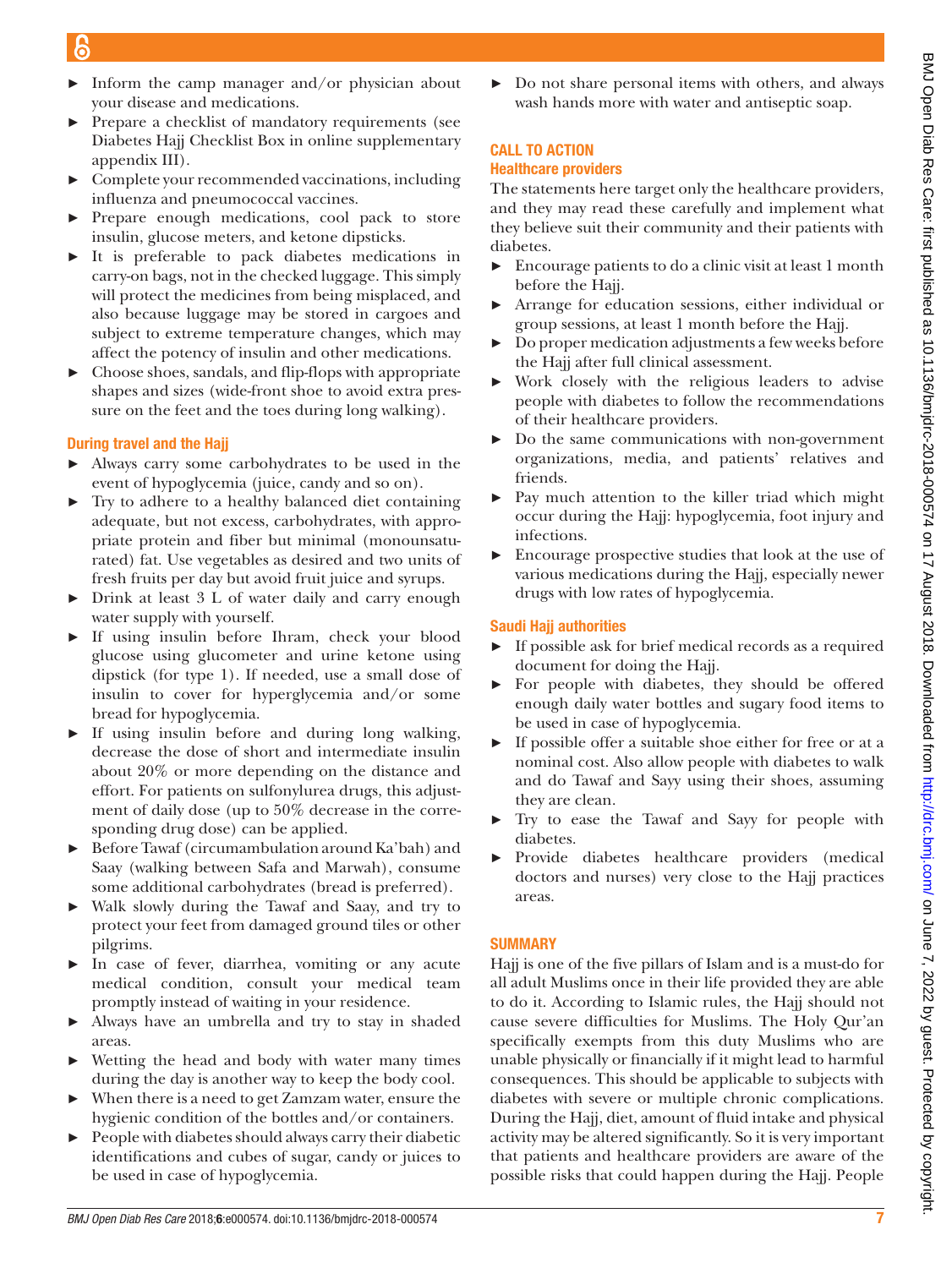BMJ Open Diab Res Care: first published as 10.1136/bmjdrc-2018-000574 on 17 August 2018. Downloaded from Dimpill Ampill Amgram, BMJ Open Diab Res Carected by copyright.

BMJ Open Diab Res Care: first published as 10.1136/bmjdrc-2018-000574 on 17 August 2018. Downloaded from http://drc.bmj.com/ on June 7, 2022 by guest. Protected by copyright

#### Author affiliations

- 1 EDC Center for Diabetes Education, McDonough, USA
- <sup>2</sup>University of Khartoum, Khartoum, Sudan
- 3 Mansura University, Mansura, Egypt
- 4 Dasman Diabetes Institute, Kuwait City, Kuwait
- 5 Islamic Hospital, Amman, Jordan
- <sup>6</sup>Southwestern Academic Limb Salvage Alliance (SALSA), Keck School of Medicine,
- University of Southern California (USC), Los Angeles, California, USA
- 7 Dammam Medical Complex, Dammam, Saudi Arabia
- <sup>8</sup>General Surgeon, Diabetic Foot Center, Cheraga, Algeria
- 9 University of Chicago Kovler Diabetes Center, Chicago, USA
- 10Centre d'Affaires Abdelmoumen, Casablanca, Morocco
- <sup>11</sup> Head of Obstetrics & Gynaecology Department, ATMCH, Isra University, Karachi, Pakistan
- <sup>12</sup>Islamic Hospital, Amman, Jordan
- 13WHO Collaborating Centre, Karachi, Pakistan
- <sup>14</sup>Emory University School of Medicine, Atlanta, USA

Funding The authors have not declared a specific grant for this research from any funding agency in the public, commercial or not-for-profit sectors.

Competing interests None declared.

Patient consent Not required.

Provenance and peer review Not commissioned; externally peer reviewed.

Data statement No competing interests.

Open access This is an Open Access article distributed in accordance with the Creative Commons Attribution Non Commercial (CC BY-NC 4.0) license, which permits others to distribute, remix, adapt, build upon this work non-commercially, and license their derivative works on different terms, provided the original work is properly cited, appropriate credit is given, any changes made indicated and the use is non-commercial. See:<http://creativecommons.org/licenses/by-nc/4.0>

#### **References**

- <span id="page-7-0"></span>1. The Future of World Religions: Population Growth Projections, 2010- 2050. <www.pewresearch.org>. [http://www.pewforum.org/2015/04/02/](http://www.pewforum.org/2015/04/02/muslimswww.pewresearch.org) [muslimswww.pewresearch.org](http://www.pewforum.org/2015/04/02/muslimswww.pewresearch.org).
- <span id="page-7-1"></span>2. IDF Diabetes Atlas - 8th Edition. 2017. [http://www.diabetesatlas.org/](http://www.diabetesatlas.org/across-the-globe.html) [across-the-globe.html.](http://www.diabetesatlas.org/across-the-globe.html)
- <span id="page-7-2"></span>3. Siavash M, Haghighi S. Recommendations for patients with diabetes mellitus during hajj pilgrimage. *[J Res Med Sci](http://www.ncbi.nlm.nih.gov/pubmed/23826004)* 2012;17:988–9.
- <span id="page-7-4"></span><span id="page-7-3"></span>4. Hadith Nawawi 40, 3. <https://sunnah.com/nawawi40> 5. King Fahd Complex for the printing of the Holy Qur'an. The noble
- <span id="page-7-5"></span>Qur'an, surah3 Al-Imran verse 97, page 86. 6. Al-Albani Sahih al-Jaam page 383. [https://archive.org/details/](https://archive.org/details/muhamad_afia_hotmail_20170317_1212) [muhamad\\_afia\\_hotmail\\_20170317\\_1212](https://archive.org/details/muhamad_afia_hotmail_20170317_1212).
- <span id="page-7-6"></span>7. Al-Bukhari S. The book of Hajj, hadith from 780 to 856. [https://](https://sunnah.com/bukhari/25) [sunnah.com/bukhari/25](https://sunnah.com/bukhari/25).
- <span id="page-7-7"></span>8. Madani TA, Ghabrah TM, Al-Hedaithy MA, *et al*. Causes of hospitalization of pilgrims in the Hajj season of the Islamic year 1423 (2003). *[Ann Saudi Med](http://dx.doi.org/10.5144/0256-4947.2006.346)* 2006;26:346–51.
- <span id="page-7-8"></span>9. Hasan G, Moabber H, Alyamani A, *et al*. Study on risk factors (predisposing factors) for poor diabetes control during Hajj (1436/2015) in people with diabetes. *[Pak J Med Sci](http://dx.doi.org/10.12669/pjms.325.11217)* 2016;32:1092–6.
- <span id="page-7-9"></span>10. Khan NA, Ishag AM, Ahmad MS, *et al*. Pattern of medical diseases and determinants of prognosis of hospitalization during 2005 Muslim pilgrimage Hajj in a tertiary care hospital. A prospective cohort study. *[Saudi Med J](http://www.ncbi.nlm.nih.gov/pubmed/16951776)* 2006;27:1373–80.
- <span id="page-7-10"></span>11. Al-Ghamdi SM, Akbar HO, Qari YA, *et al*. Pattern of admission to hospitals during muslim pilgrimage (Hajj). *[Saudi Med J](http://www.ncbi.nlm.nih.gov/pubmed/14578971)* 2003;24:1073–6.
- <span id="page-7-11"></span>12. Beshyah S, Sherif I. Care for People with Diabetes during The Moslem Pilgrimage (Haj) An Overview. *[Libyan J Med](http://dx.doi.org/10.4176/071211)* 2008;3:39–41.
- 13. Valerio L, Arranz Y, Hurtado B, *et al*. [Epidemiology and risk factors associated with religious pilgrimage to Saudi Arabia. Results of a prospective cohort 2008-2009]. *[Gac Sanit](http://dx.doi.org/10.1016/j.gaceta.2011.09.011)* 2012;26:251–4.
- <span id="page-7-12"></span>14. Al-Salamah SM. General surgical problems encountered in the Hajj pilgrims. *[Saudi Med J](http://www.ncbi.nlm.nih.gov/pubmed/16047051)* 2005;26:1055–7.
- <span id="page-7-13"></span>15. Alfelali M, Barasheed O, Alshehri J, *et al*. Foot injuries among hajj pilgrims with and without diabetes mellitus: implications for infection management. *[Infect Disord Drug Targets](http://dx.doi.org/10.2174/1871526514666140713160413)* 2014;14:140–7.
- <span id="page-7-14"></span>16. Sridhar S, Benkouiten S, Belhouchat K, *et al*. Foot ailments during Hajj: A short report. *[J Epidemiol Glob Health](http://dx.doi.org/10.1016/j.jegh.2014.12.007)* 2015;5:291–.
- 17. Miller JD, Carter E, Shih J, *et al*. How to do a 3-minute diabetic foot exam. *[J Fam Pract](http://www.ncbi.nlm.nih.gov/pubmed/25362495)* 2014;63:646–56.
- 18. Armstrong DG, Boulton AJM, Bus SA. Diabetic Foot Ulcers and Their Recurrence. *[N Engl J Med](http://dx.doi.org/10.1056/NEJMra1615439)* 2017;376:2367–75.
- 19. Singh N, Armstrong DG, Lipsky BA. Preventing foot ulcers in patients with diabetes. *[JAMA](http://dx.doi.org/10.1001/jama.293.2.217)* 2005;293:217–28.
- <span id="page-7-15"></span>20. Alsafadi H, Goodwin W, Syed A. Diabetes care during Hajj. *[Clin Med](http://dx.doi.org/10.7861/clinmedicine.11-3-218)* 2011;11:218–21.
- <span id="page-7-16"></span>21. Yusuf M, Chaudhry S. Diabetic ketoacidosis in pilgrims visiting Madinah Al-Munawarah, Saudi Arabia. *International Diabetes Digest* 1998;8:14–16.
- <span id="page-7-17"></span>22. Khan SA, Bhat AR, Khan LA. Hypoglycemia in diabetics during Hajj. *[Saudi Med J](http://www.ncbi.nlm.nih.gov/pubmed/12518212)* 2002;23:1548.
- <span id="page-7-18"></span>23. Baomer AA, el bushra HE. Profile of diabetic Omani pilgrims to Mecca. *[East Afr Med J](http://www.ncbi.nlm.nih.gov/pubmed/9745836)* 1998;75:211–4.
- 24. Beshyah S, Sherif I, Beshyah, IH Sherif SA. Care for people with diabetes during the moslem pilgrimage (haj) an overview. *[Libyan J](http://dx.doi.org/10.4176/071211)  [Med](http://dx.doi.org/10.4176/071211)* 2008;3:39–41.
- <span id="page-7-19"></span>25. Alakkas Z. International Journal of Clinical Endocrinology and Metabolism, 2015.
- <span id="page-7-20"></span>26. Alzahrani AG, Choudhry AJ, Al Mazroa MA, *et al*. Pattern of diseases among visitors to Mina health centers during the Hajj season, 1429 H (2008 G). *[J Infect Public Health](http://dx.doi.org/10.1016/j.jiph.2011.10.003)* 2012;5:22–.
- 27. Al-Ghamdi SM, Akbar HO, Qari YA, *et al*. Pattern of admission to hospitals during muslim pilgrimage (Hajj). *[Saudi Med J](http://www.ncbi.nlm.nih.gov/pubmed/14578971)* 2003;24:1073–6.
- <span id="page-7-21"></span>28. Gautret P, Soula G, Delmont J, *et al*. Common health hazards in French pilgrims during the Hajj of 2007: a prospective cohort study. *[J Travel Med](http://dx.doi.org/10.1111/j.1708-8305.2009.00358.x)* 2009;16:377–81.
- <span id="page-7-22"></span>29. Khan NA, Ishag AM, Ahmad MS, *et al*. Pattern of medical diseases and determinants of prognosis of hospitalization during 2005 Muslim pilgrimage Hajj in a tertiary care hospital. A prospective cohort study. *[Saudi Med J](http://www.ncbi.nlm.nih.gov/pubmed/16951776)* 2006;27:1373–80.
- <span id="page-7-23"></span>30. Meysamie A, Ardakani HZ, Razavi SM, *et al*. Comparison of mortality and morbidity rates among Iranian pilgrims in Hajj 2004 and 2005. *[Saudi Med J](http://www.ncbi.nlm.nih.gov/pubmed/16830029)* 2006;27:1049–53.
- <span id="page-7-24"></span>31. Madani TA, Ghabrah TM, Albarrak AM, *et al*. Causes of admission to intensive care units in the Haij period of the Islamic year 1424 (2004). *[Ann Saudi Med](http://dx.doi.org/10.4103/0256-4947.51528)* 2007;27:101–5.
- <span id="page-7-25"></span>32. Madani TA, Ghabrah TM, Al-Hedaithy MA, *et al*. Causes of hospitalization of pilgrims in the Hajj season of the Islamic year 1423 (2003). *[Ann Saudi Med](http://www.ncbi.nlm.nih.gov/pubmed/17019102)* 2006;26:346–51.
- <span id="page-7-26"></span>33. Yamashita LS, Cariello AJ, Geha NM, *et al*. Demodex folliculorum on the eyelash follicle of diabetic patients. *[Arq Bras Oftalmol](http://dx.doi.org/10.1590/S0004-27492011000600008)* 2011;74:422–4.
- 34. Clifford CW, Fulk GW. Association of diabetes, lash loss, and Staphylococcus aureus with infestation of eyelids by Demodex folliculorum (Acari: Demodicidae). *[J Med Entomol](http://dx.doi.org/10.1093/jmedent/27.4.467)* 1990;27:467–70.
- <span id="page-7-27"></span>35. Ansari AS, de Lusignan S, Hinton W, *et al*. The association between diabetes, level of glycaemic control and eye infection: Cohort database study. *[Prim Care Diabetes](http://dx.doi.org/10.1016/j.pcd.2017.05.009)* 2017;11:421–9.
- <span id="page-7-28"></span>36. Jeganathan VS, Wang JJ, Wong TY. Ocular associations of diabetes other than diabetic retinopathy. *[Diabetes Care](http://dx.doi.org/10.2337/dc08-0342)* 2008;31:1905–12.
- <span id="page-7-29"></span>37. American academy of ophthalmology cornea/external disease panel. Preferred practice pattern guidelines. *Dry eye syndrome*. San Fransisco, CA: American Academy of Ophthalmology, 2013. [www.](www.aao.org/ppp) [aao.org/ppp](www.aao.org/ppp)
- 38. Zhang X, Zhao L, Deng S, *et al*. Dry eye syndrome in patients with Diabetes Mellitus: Prevalence, etiology, and clinical characteristics. *[J](http://dx.doi.org/10.1155/2016/8201053)  [Ophthalmol](http://dx.doi.org/10.1155/2016/8201053)* 2016;2016:1–.
- <span id="page-7-30"></span>39. Sigal RJ, Kenny GP, Wasserman DH, *et al*. Physical activity/exercise and type 2 diabetes: a consensus statement from the American Diabetes Association. *[Diabetes Care](http://dx.doi.org/10.2337/dc06-9910)* 2006;29:1433–8.
- 40. Colberg SR, Sigal RJ, Fernhall B, *et al*. Exercise and type 2 diabetes: the American College of Sports Medicine and the American Diabetes Association: joint position statement. *[Diabetes Care](http://dx.doi.org/10.2337/dc10-9990)* 2010;33:e147–e167.
- <span id="page-7-31"></span>Kenefick RW, Cheuvront SN. Hydration for recreational sport and physical activity. *[Nutr Rev](http://dx.doi.org/10.1111/j.1753-4887.2012.00523.x)* 2012;70(Suppl 2):S137–S142.